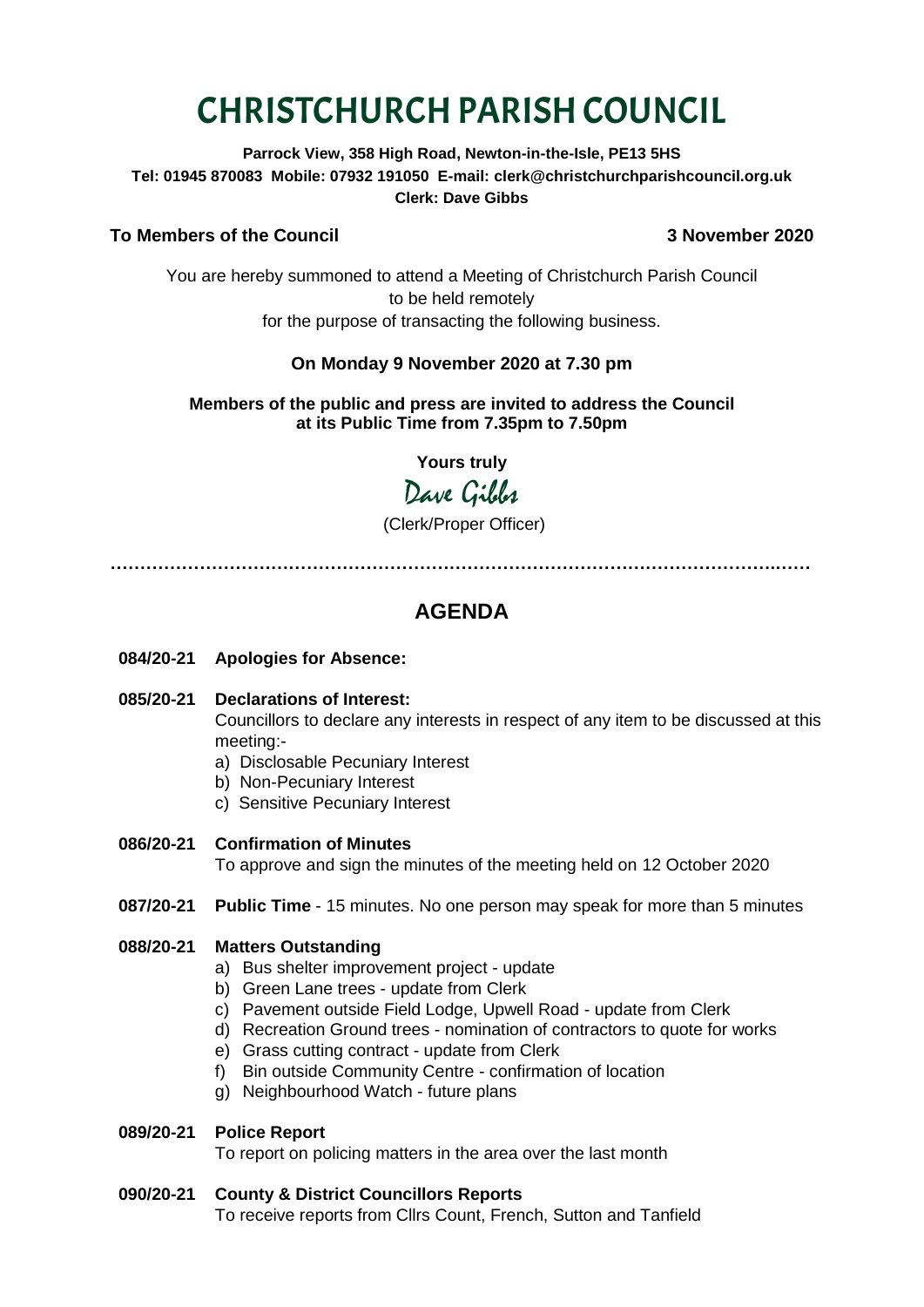#### **091/20-21 Clerk's Report**

To receive a report on meetings attended and correspondence received

#### **Meetings**

Cambridgeshire Police Wisbech Neighbourhood Team video conference re local policing issues

#### **Correspondence**

- ACRE re Local Councils Conference 23 October
	- re grants to combat fuel poverty
- Cambridgeshire County Council re British Cycling Places to Ride small grants programme
	- re roadworks and events
- Cambridge University Hospitals NHS Foundation Trust newsletter
- FDC re Test and Trace support payment scheme
	- re review of polling districts and polling places
	- re proposed changes to social housing allocation policy
	- re Loan Sharks online training
	- re Co-op Food Fund grants
	- re support during lockdown
- PKF Littlejohn re completion of external audit
- CAPALC re training courses
- Steve Barclay's office re local issues
- Police & Crime Commissioner re toolkit for encouraging reporting of crime

#### **092/20-21 Members and Residents Issues**

To consider the following matters raised by Members of the Council and local residents:

a) Book exchange in bus shelter

#### **093/20-21 Street Lights**

To review the quotations received for the replacement of street lights and appoint the contractor to undertake the works

**094/20-21 Community Centre Canopy**

To receive an update on the project

#### **095/20-21 Planning**

To consider the following applications:

F/YR20/0992/F - Erect a 3-storey 4-bed dwelling with detached open car port involving demolition of existing dwelling - The Cottage, Rotten Drove, Tipps End F/YR20/1001/F - Erect a 2-storey side extension (covered way with living accommodation above) and a single-storey rear extension to existing dwelling - 15 Wayside Estate, Christchurch

#### **096/20-21 Income and Expenditure**

a) To note the following sum received during October:

Fenland District Council (precept)............................................ £ 6,375.00

b) To note the following payment by direct debit:

Information Commissioner (registration fee)................................. £ 35.00

- c) To receive and approve the external auditor's report for the year ended 31 March 2020
- d) To receive a financial report from the Clerk as at 31.10.20